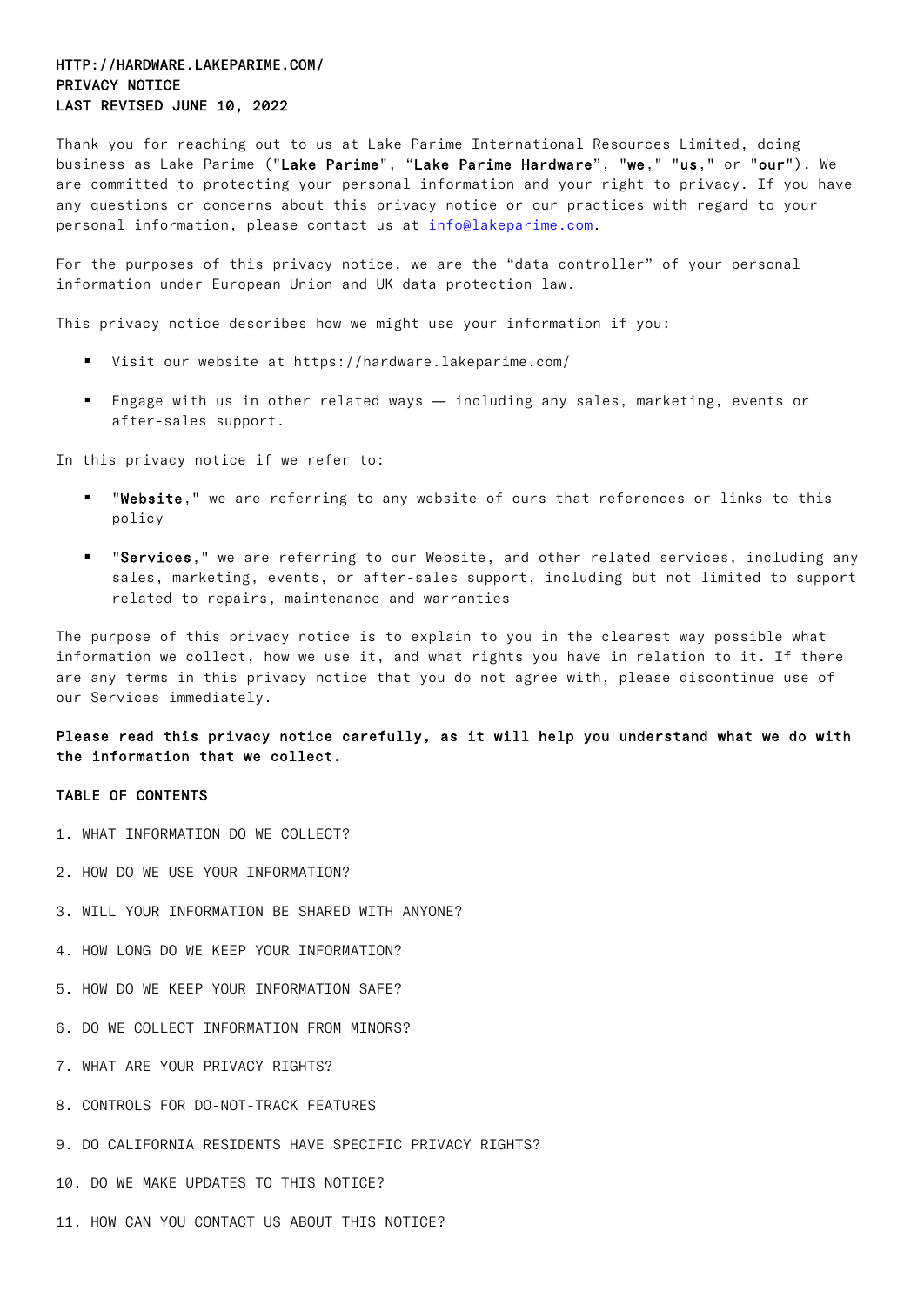12. HOW CAN YOU REVIEW, UPDATE OR DELETE THE DATA WE COLLECT FROM YOU?

#### 1. WHAT INFORMATION DO WE COLLECT?

## Personal information you disclose to us

In Short: *We collect personal information that you provide to us.*

We collect personal information that you voluntarily provide to us when you express an interest in obtaining information about us or our products and Services, when you participate in activities on the Website, when you request after-sales support, repairs, maintenance or warranty assistance by email or through our service desk, or otherwise when you contact us.

The personal information that we collect depends on the context of your interactions with us and the Website, the choices you make and the products and features you use. The personal information we collect may include the following:

Personal Information Provided by You. We collect names; email addresses; contact telephone numbers; delivery addresses; and other similar information.

All personal information that you provide to us must be true, complete and accurate, and you must notify us of any changes to such personal information.

#### Information automatically collected

*In Short: Some information — such as your Internet Protocol (IP) address and/or browser and device characteristics — is collected automatically when you visit our Website.*

We automatically collect certain information when you visit, use or navigate the Website. This information does not reveal your specific identity (like your name or contact information) but may include device and usage information, such as your IP address, browser and device characteristics, operating system, language preferences, referring URLs, device name, country, location, information about how and when you use our Website and other technical information. This information is primarily needed to maintain the security and operation of our Website, and for our internal analytics and reporting purposes.

The information we collect includes:

- § *Log and Usage Data.* Log and usage data is service-related, diagnostic, usage and performance information our servers automatically collect when you access or use our Website and which we record in log files. Depending on how you interact with us, this log data may include your IP address, device information, browser type and settings and information about your activity in the Website (such as the date/time stamps associated with your usage, pages and files viewed, searches and other actions you take such as which features you use), device event information (such as system activity, error reports (sometimes called 'crash dumps') and hardware settings).
- § *Device Data.* We collect device data such as information about your computer, phone, tablet or other device you use to access the Website. Depending on the device used, this device data may include information such as your IP address (or proxy server), device and application identification numbers, location, browser type, hardware model Internet service provider and/or mobile carrier, operating system and system configuration information.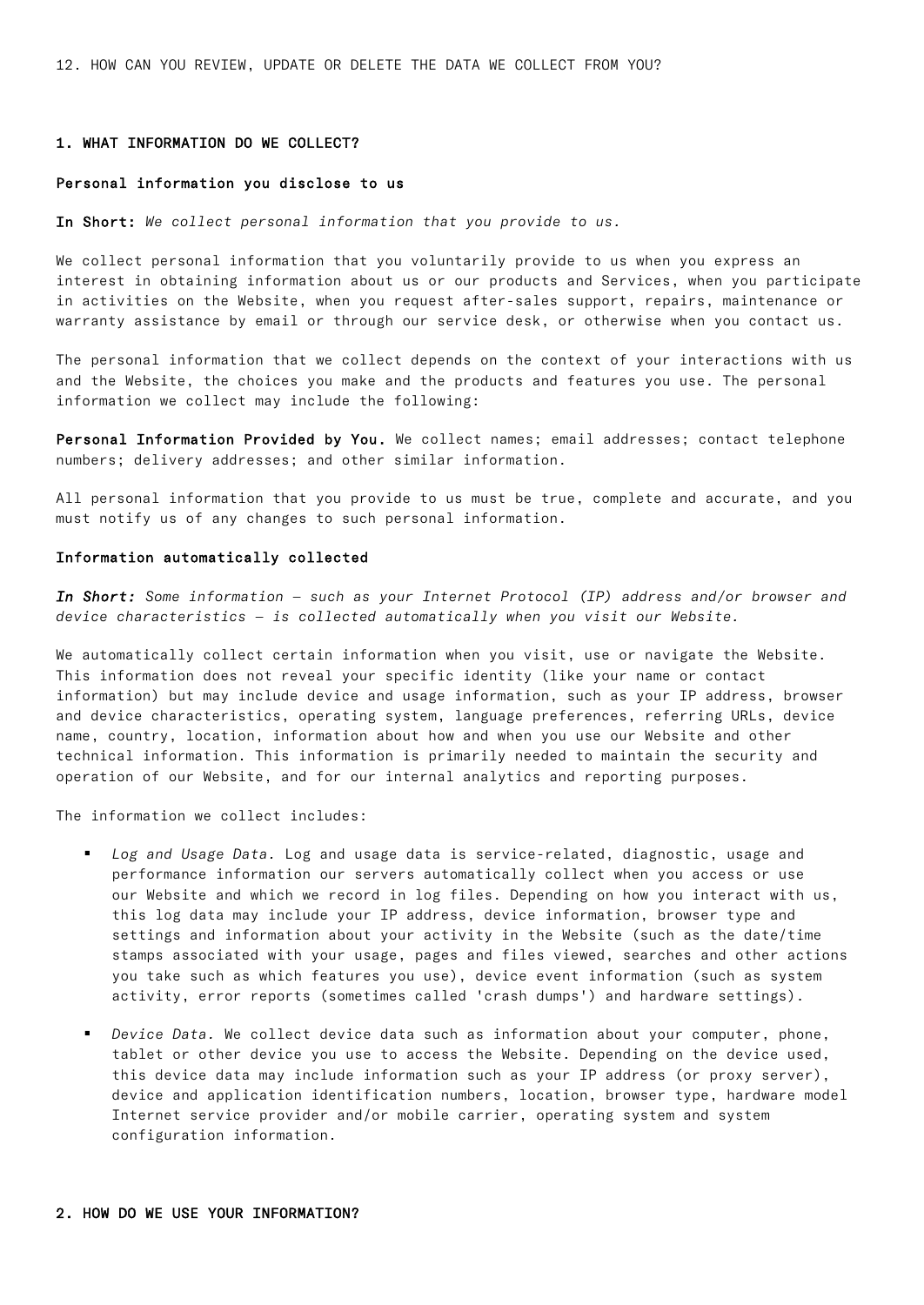*In Short: We process your information for purposes based on legitimate business interests, the fulfilment of our contract with you, compliance with our legal obligations, and/or your consent.*

We use personal information collected via our Website for a variety of business purposes described below. We process your personal information for these purposes in reliance on our legitimate business interests, in order to enter into or perform a contract with you, with your consent, and/or for compliance with our legal obligations. We indicate the specific processing grounds we rely on next to each purpose listed below.

We use the information we collect or receive:

- Fulfil and manage your orders. We may use your information to fulfil and manage your orders, payments, returns, and exchanges made through the Website.
- To provide after-sales support. We may use your information to facilitate after-sales support in relation to product repairs, maintenance and provision of warranty services, through the website, via email or through our service desk platform.
- Administer prize draws and competitions. We may use your information to administer prize draws and competitions when you elect to participate in our competitions.
- To deliver and facilitate delivery of services to the user. We may use your information to provide you with the requested service.
- § To respond to user inquiries/offer support to users. We may use your information to respond to your inquiries and solve any potential issues you might have with the use of our Services.

### 3. WILL YOUR INFORMATION BE SHARED WITH ANYONE?

In Short: *We only share information with your consent, to comply with laws, to provide you with services, to protect your rights, or to fulfil business obligations.*

We may process or share your data that we hold based on the following legal basis:

- **Consent:** We may process your data if you have given us specific consent to use your personal information for a specific purpose.
- Legitimate Interests: We may process your data when it is reasonably necessary to achieve our legitimate business interests.
- Performance of a Contract: Where we have entered into a contract with you, we may process your personal information to fulfil the terms of our contract.
- Legal Obligations: We may disclose your information where we are legally required to do so in order to comply with applicable law, governmental requests, a judicial proceeding, court order, or legal process, such as in response to a court order or a subpoena (including in response to public authorities to meet national security or law enforcement requirements).
- Vital Interests: We may disclose your information where we believe it is necessary to investigate, prevent, or take action regarding potential violations of our policies, suspected fraud, situations involving potential threats to the safety of any person and illegal activities, or as evidence in litigation in which we are involved.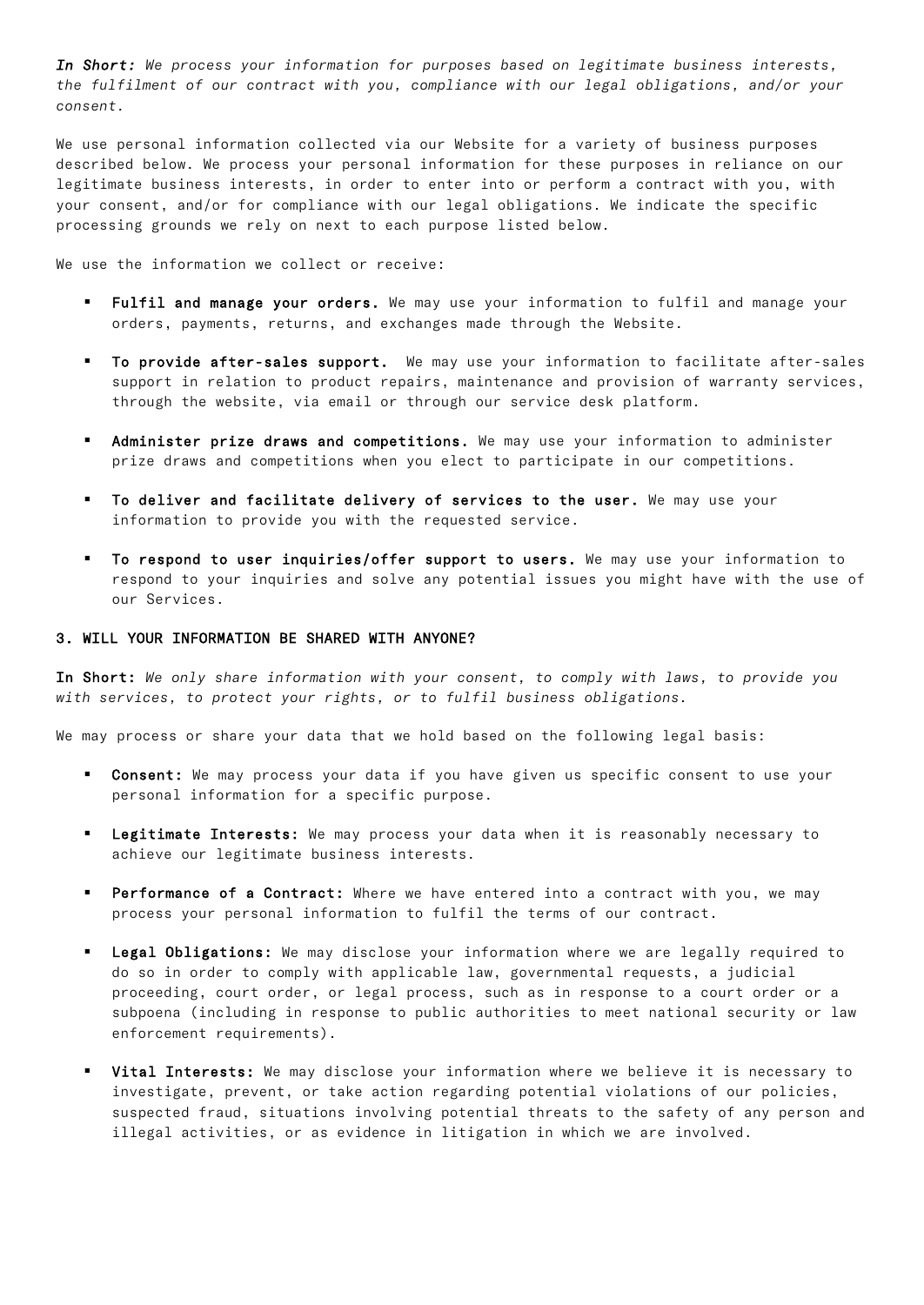More specifically, we may need to process your data or share your personal information in the following situations:

Business Transfers. We may share or transfer your information in connection with, or during negotiations of, any merger, sale of company assets, financing, or acquisition of all or a portion of our business to another company.

## 4. HOW LONG DO WE KEEP YOUR INFORMATION?

In Short: We keep your information for as long as necessary to fulfil the purposes outlined *in this privacy notice unless otherwise required by law.*

We will only keep your personal information for as long as it is necessary for the purposes set out in this privacy notice, unless a longer retention period is required or permitted by law (such as tax, accounting or other legal requirements). No purpose in this notice will require us keeping your personal information for longer than 1 year.

When we have no ongoing legitimate business need to process your personal information, we will either delete or anonymize such information, or, if this is not possible (for example, because your personal information has been stored in backup archives), then we will securely store your personal information and isolate it from any further processing until deletion is possible.

# 5. HOW DO WE KEEP YOUR INFORMATION SAFE?

In Short: *We aim to protect your personal information through a system of organizational and technical security measures.*

We have implemented appropriate technical and organizational security measures designed to protect the security of any personal information we process. However, despite our safeguards and efforts to secure your information, no electronic transmission over the Internet or information storage technology can be guaranteed to be 100% secure, so we cannot promise or guarantee that hackers, cybercriminals, or other unauthorized third parties will not be able to defeat our security, and improperly collect, access, steal, or modify your information. Although we will do our best to protect your personal information, transmission of personal information to and from our Website is at your own risk. You should only access the Website within a secure environment.

## 6. DO WE COLLECT INFORMATION FROM MINORS?

In Short: *We do not knowingly collect data from or market to children under 18 years of age.*

We do not knowingly solicit data from or market to children under 18 years of age. By using the Website, you represent that you are at least 18 or that you are the parent or guardian of such a minor and consent to such minor dependent's use of the Website. If we learn that personal information from users less than 18 years of age has been collected, we will deactivate the account and take reasonable measures to promptly delete such data from our records. If you become aware of any data we may have collected from children under age 18, please contact us at info@lakeparime.com.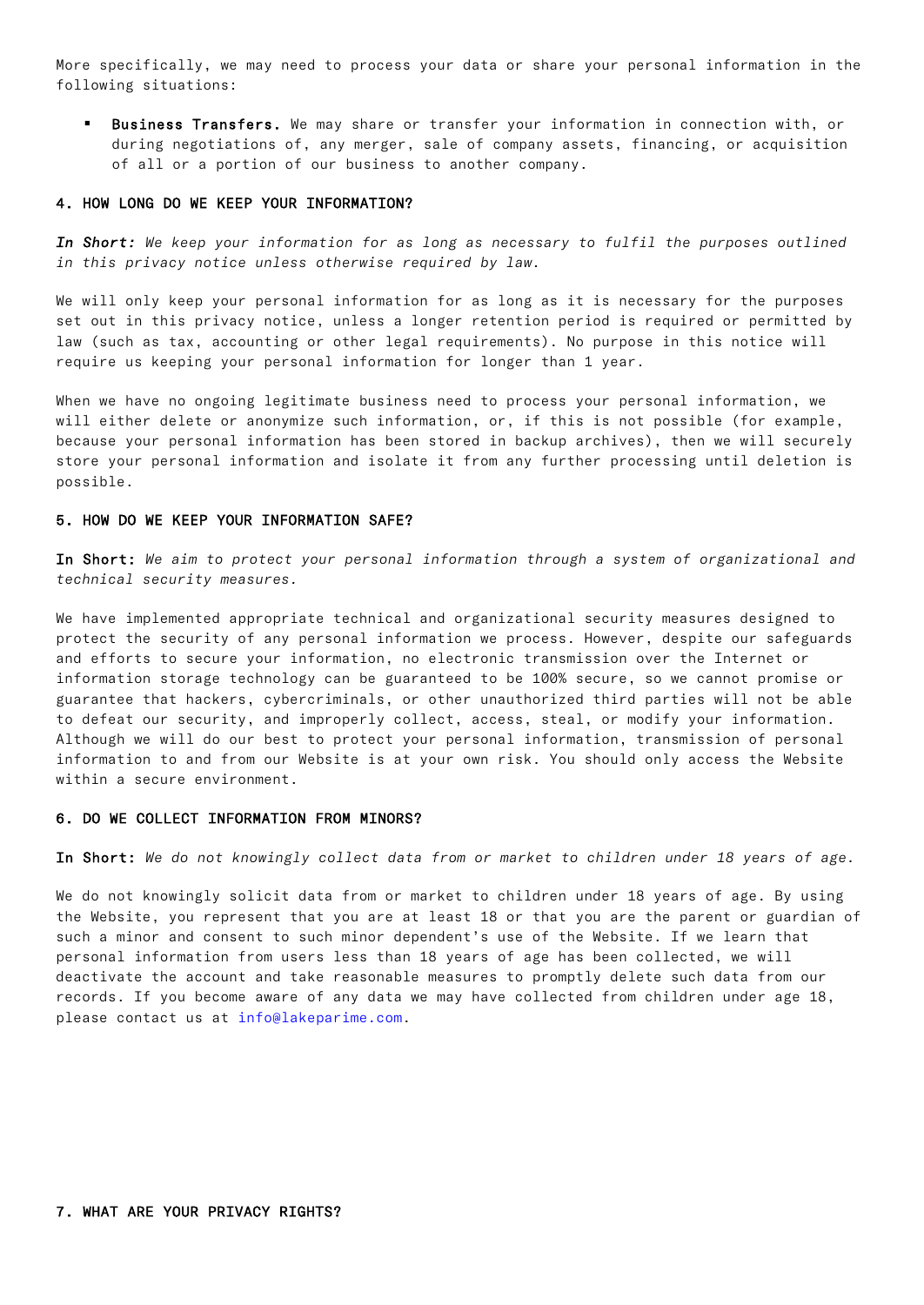In Short: *In some regions, such as the European Economic Area (EEA) and United Kingdom (UK), you have rights that allow you greater access to and control over your personal information. You may review, change, or terminate your account at any time.*

In some regions (like the EEA and UK), you have certain rights under applicable data protection laws. These may include the right (i) to request access and obtain a copy of your personal information, (ii) to request rectification or erasure; (iii) to restrict the processing of your personal information; and (iv) to request us to stop sending you marketing; (v) if applicable, to data portability. In certain circumstances, you may also have the right to object to the processing of your personal information. To make such a request, please use the contact details provided below. We will consider and act upon any request in accordance with applicable data protection laws.

If we are relying on your consent to process your personal information, you have the right to withdraw your consent at any time. Please note however that this will not affect the lawfulness of the processing before its withdrawal, nor will it affect the processing of your personal information conducted in reliance on lawful processing grounds other than consent.

If you are a resident in the EEA or UK and you believe we are unlawfully processing your personal information, you also have the right to complain to your local data protection supervisory authority. You can find their contact details here:https://ec.europa.eu/justice/data-protection/bodies/authorities/index\_en.htm.

If you are a resident in Switzerland, the contact details for the data protection authorities are available here: https://www.edoeb.admin.ch/edoeb/en/home.html.

### 8. CONTROLS FOR DO-NOT-TRACK FEATURES

Most web browsers and some mobile operating systems and mobile applications include a Do-Not-Track ("DNT") feature or setting you can activate to signal your privacy preference not to have data about your online browsing activities monitored and collected. At this stage no uniform technology standard for recognizing and implementing DNT signals has been finalized. As such, we do not currently respond to DNT browser signals or any other mechanism that automatically communicates your choice not to be tracked online. If a standard for online tracking is adopted that we must follow in the future, we will inform you about that practice in a revised version of this privacy notice.

## 9. DO CALIFORNIA RESIDENTS HAVE SPECIFIC PRIVACY RIGHTS?

In Short: *Yes, if you are a resident of California, you are granted specific rights regarding access to your personal information.*

California Civil Code Section 1798.83, also known as the "Shine The Light" law, permits our users who are California residents to request and obtain from us, once a year and free of charge, information about categories of personal information (if any) we disclosed to third parties for direct marketing purposes and the names and addresses of all third parties with which we shared personal information in the immediately preceding calendar year. If you are a California resident and would like to make such a request, please submit your request in writing to us using the contact information provided below.

If you are under 18 years of age, reside in California, and have a registered account with the Website, you have the right to request removal of unwanted data that you publicly post on the Website. To request removal of such data, please contact us using the contact information provided below, and include the email address associated with your account and a statement that you reside in California. We will make sure the data is not publicly displayed on the Website, but please be aware that the data may not be completely or comprehensively removed from all our systems (e.g. backups, etc.).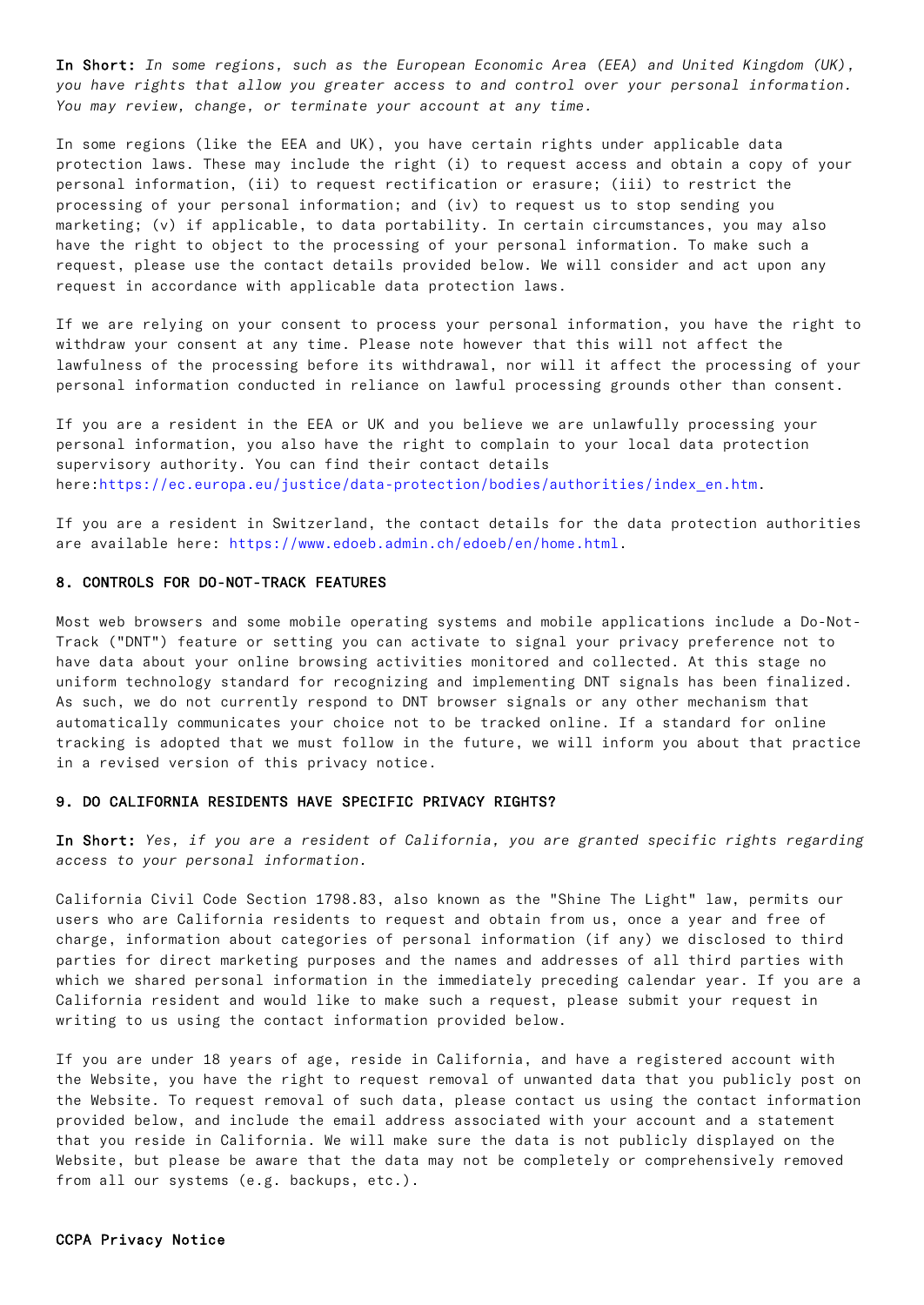The California Code of Regulations defines a "resident" as:

(1) every individual who is in the State of California for other than a temporary or transitory purpose and

(2) every individual who is domiciled in the State of California who is outside the State of California for a temporary or transitory purpose

All other individuals are defined as "non-residents."

If this definition of "resident" applies to you, we must adhere to certain rights and obligations regarding your personal information.

### What categories of personal information do we collect?

We have collected the following categories of personal information in the past twelve (12) months:

| Category                                                                                      | Examples                                                                                                                                                                                                            | Collected      |
|-----------------------------------------------------------------------------------------------|---------------------------------------------------------------------------------------------------------------------------------------------------------------------------------------------------------------------|----------------|
| A. Identifiers                                                                                | Contact details, such as real name, alias,<br>postal address, telephone or mobile contact<br>number, unique personal identifier, online<br>identifier, Internet Protocol address, email<br>address and account name | NO.            |
| B. Personal information<br>categories listed in the<br>California Customer Records<br>statute | Name, contact information, education,<br>employment, employment history and financial<br>information                                                                                                                | <b>YES</b>     |
| C. Protected classification<br>characteristics under California<br>or federal law             | Gender and date of birth                                                                                                                                                                                            | N <sub>O</sub> |
| D. Commercial information                                                                     | Transaction information, purchase history,<br>financial details and payment information                                                                                                                             | N <sub>O</sub> |
| E. Biometric information                                                                      | Fingerprints and voiceprints                                                                                                                                                                                        | N <sub>O</sub> |
| F. Internet or other similar<br>network activity                                              | Browsing history, search history, online<br>behaviour, interest data, and interactions with<br>our and other websites, applications, systems<br>and advertisements                                                  | NO.            |
| lG. Geolocation data                                                                          | Device location                                                                                                                                                                                                     | NO.            |
| H. Audio, electronic, visual,<br>thermal, olfactory, or similar<br>information                | Images and audio, video or call recordings<br>created in connection with our business<br>activities                                                                                                                 | NO.            |
| I. Professional or employment-<br>related information                                         | Business contact details in order to provide<br>you our services at a business level, job title<br>as well as work history and professional<br>qualifications if you apply for a job with us                        | N <sub>O</sub> |
| J. Education Information                                                                      | Student records and directory information                                                                                                                                                                           | NO.            |
| K. Inferences drawn from other<br>personal information                                        | Inferences drawn from any of the collected<br>personal information listed above to create a<br>profile or summary about, for example, an<br>individual's preferences and characteristics                            | N <sub>O</sub> |

We may also collect other personal information outside of these categories instances where you interact with us in-person, online, or by phone or mail in the context of: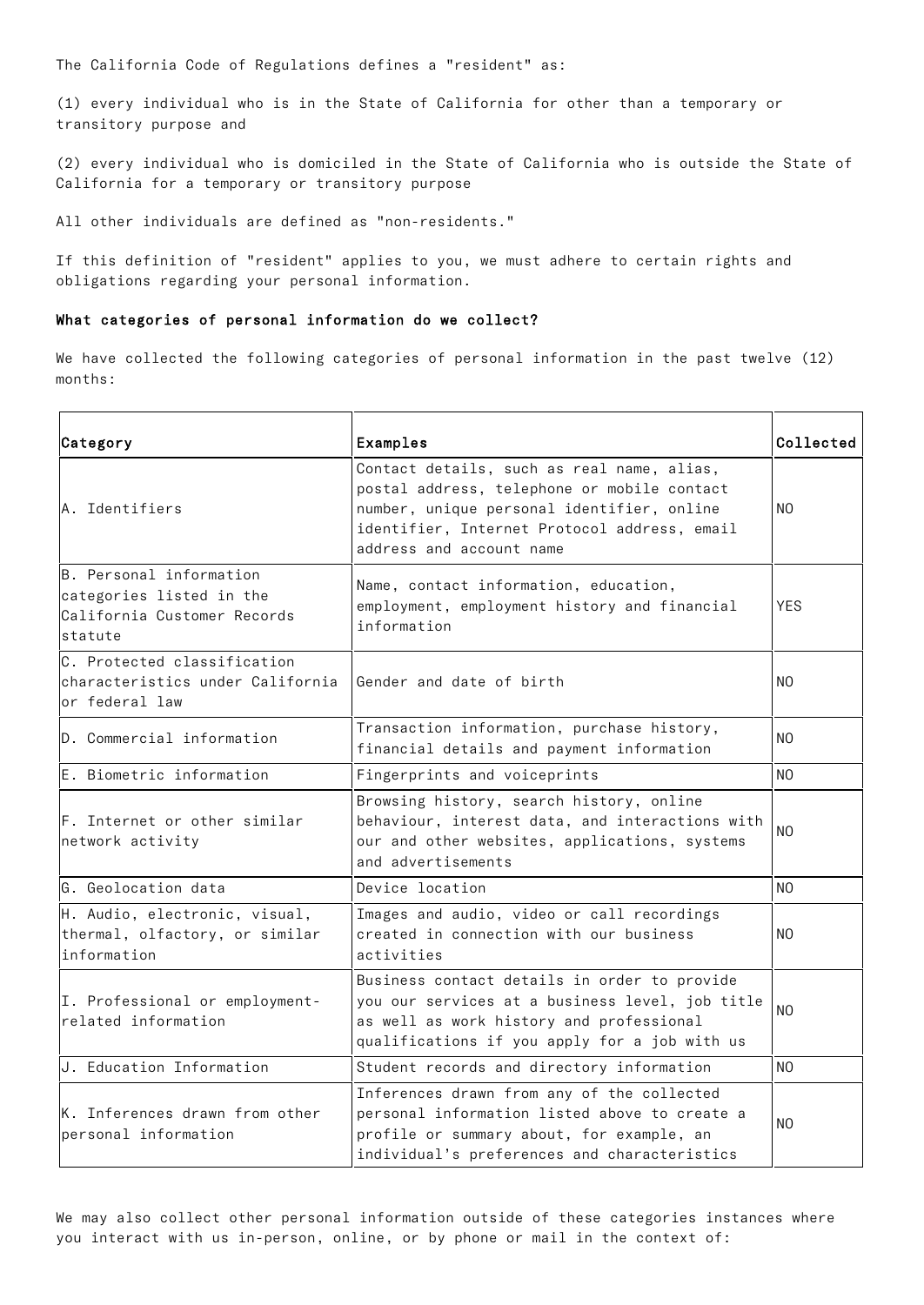- Receiving help through our customer support channels;
- Participation in customer surveys or contests; and
- Facilitation in the delivery of our Services and to respond to your inquiries.

#### How do we use and share your personal information?

More information about our data collection and sharing practices can be found in this privacy notice.

You may contact us by email at info@lakeparime.com, or by referring to the contact details at the bottom of this document.

If you are using an authorized agent to exercise your right to opt-out, we may deny a request if the authorized agent does not submit proof that they have been validly authorized to act on your behalf.

#### Will your information be shared with anyone else?

We may disclose your personal information with our service providers pursuant to a written contract between us and each service provider. Each service provider is a for-profit entity that processes the information on our behalf.

We may use your personal information for our own business purposes, such as for undertaking internal research for technological development and demonstration. This is not considered to be "selling" of your personal data.

Lake Parime International Resources Limited has not disclosed or sold any personal information to third parties for a business or commercial purpose in the preceding 12 months. Lake Parime International Resources Limited will not sell personal information in the future belonging to website visitors, users and other consumers.

## Your rights with respect to your personal data

#### Right to request deletion of the data - Request to delete

You can ask for the deletion of your personal information. If you ask us to delete your personal information, we will respect your request and delete your personal information, subject to certain exceptions provided by law, such as (but not limited to) the exercise by another consumer of his or her right to free speech, our compliance requirements resulting from a legal obligation or any processing that may be required to protect against illegal activities.

#### Right to be informed - Request to know

Depending on the circumstances, you have a right to know:

- whether we collect and use your personal information;
- the categories of personal information that we collect;
- the purposes for which the collected personal information is used;
- whether we sell your personal information to third parties;
- the categories of personal information that we sold or disclosed for a business purpose;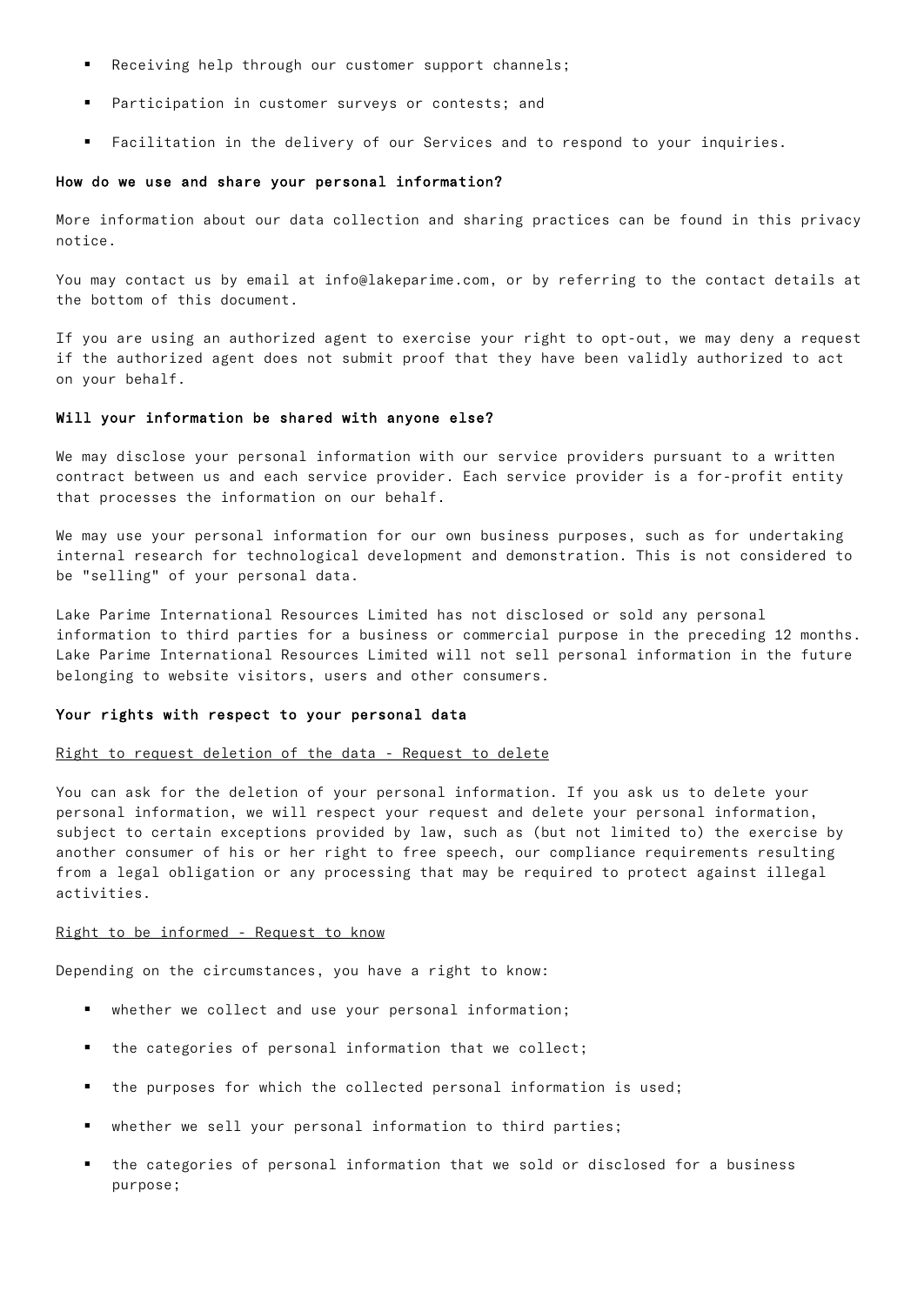- the categories of third parties to whom the personal information was sold or disclosed for a business purpose; and
- the business or commercial purpose for collecting or selling personal information.

In accordance with applicable law, we are not obligated to provide or delete consumer information that is de-identified in response to a consumer request or to re-identify individual data to verify a consumer request.

### Right to Non-Discrimination for the Exercise of a Consumer's Privacy Rights

We will not discriminate against you if you exercise your privacy rights.

### Verification process

Upon receiving your request, we will need to verify your identity to determine you are the same person about whom we have the information in our system. These verification efforts require us to ask you to provide information so that we can match it with information you have previously provided us. For instance, depending on the type of request you submit, we may ask you to provide certain information so that we can match the information you provide with the information we already have on file, or we may contact you through a communication method (e.g. phone or email) that you have previously provided to us. We may also use other verification methods as the circumstances dictate.

We will only use personal information provided in your request to verify your identity or authority to make the request. To the extent possible, we will avoid requesting additional information from you for the purposes of verification. If, however, we cannot verify your identity from the information already maintained by us, we may request that you provide additional information for the purposes of verifying your identity, and for security or fraud-prevention purposes. We will delete such additionally provided information as soon as we finish verifying you.

#### Other privacy rights

- § you may object to the processing of your personal data
- § you may request correction of your personal data if it is incorrect or no longer relevant, or ask to restrict the processing of the data
- § you can designate an authorized agent to make a request under the CCPA on your behalf. We may deny a request from an authorized agent that does not submit proof that they have been validly authorized to act on your behalf in accordance with the CCPA.
- § you may request to opt-out from future selling of your personal information to third parties. Upon receiving a request to opt-out, we will act upon the request as soon as feasibly possible, but no later than 15 days from the date of the request submission.

To exercise these rights, you can contact us by email at info@lakeparime.com, or by referring to the contact details at the bottom of this document. If you have a complaint about how we handle your data, we would like to hear from you.

# 10. DO WE MAKE UPDATES TO THIS NOTICE?

Yes, we will update this notice as necessary to stay compliant with relevant laws.